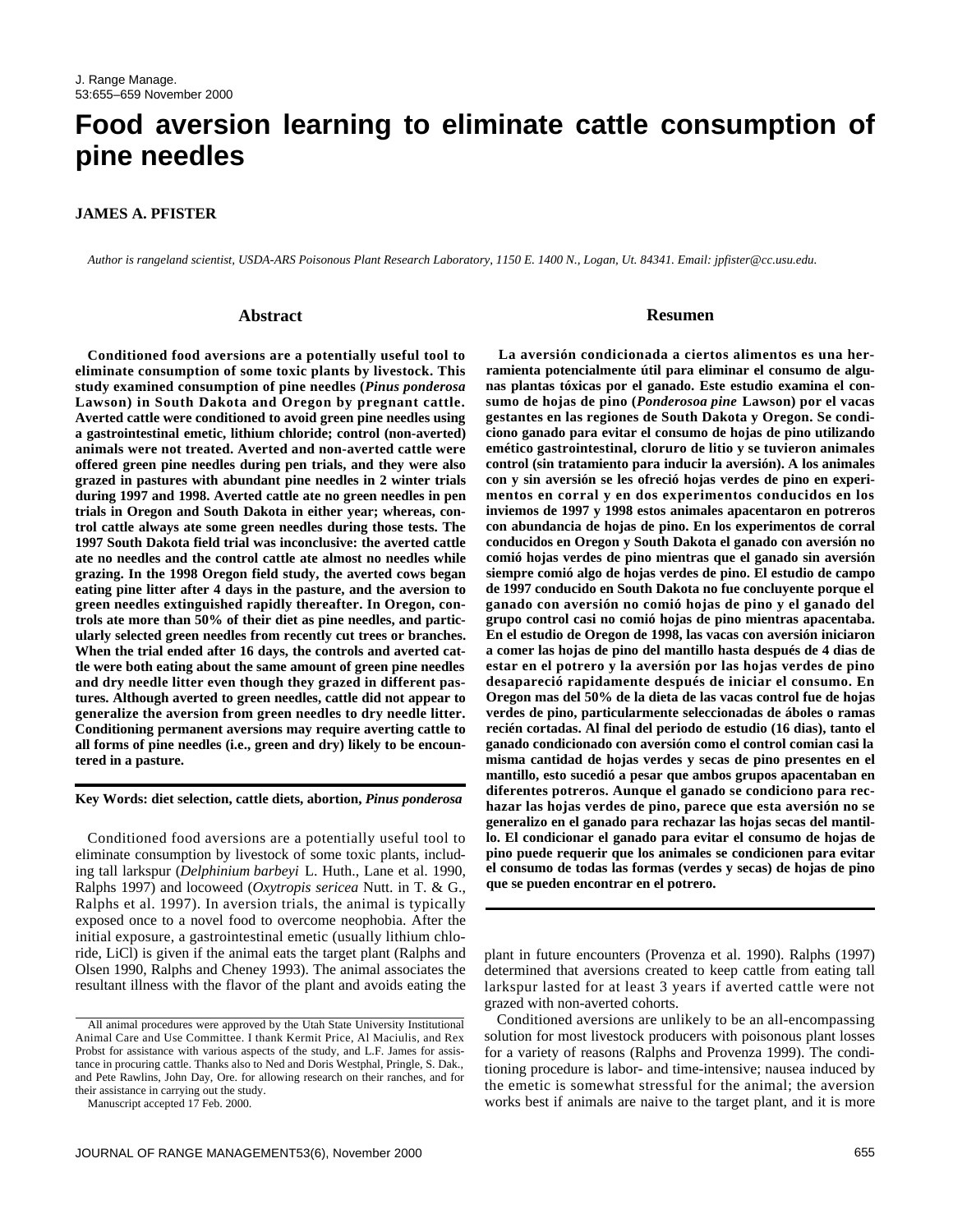difficult (but possible) to condition aversions to familiar plants; social facilitation will cause the aversion to extinguish if all herd animals are not averted; aversions to a specific plant may extinguish if averted animals eat closely related species. Solutions to poisonous plant problems will usually involve a number of other management options (e.g., tall larkspur; Pfister et al. 1999). Nonetheless, aversive conditioning may play an important preventative role in some ranching situations (Ralphs and Provenza 1999) and deserves careful consideration.

The purpose of this study was to determine if aversions could be conditioned in cattle to eliminate consumption of ponderosa pine (*Pinus ponderosa* Lawson) needles. Pine needles contain a diterpene acid that is a potent abortifacient compound (Gardner et al. 1994, 1996). Green and dry needles from the same source contain about the same levels of toxin (D. Gardner, unpublished data). When pregnant cattle consume pine needles (Pfister and Adams 1993, Pfister et al. 1998), abortions often occur and cows retain their fetal membranes (James et al. 1989). Calves may be born alive but often die shortly after birth. Pine needle-caused abortions and their sequelae of veterinary treatment and altered animal and range management costs the livestock industry millions of dollars annually (Lacey et al. 1988).

# **Methods**

# **1997 Logan, Ut. Pen Trial**

Ten Hereford x Angus pregnant cows  $(469 \pm 16 \text{ kg}$  body weight) were randomly divided into 2 treatment groups  $(n = 5)$ : 1) controls, and 2) those averted to pine needles. They were each fed 9 kg day<sup>-1</sup> of alfalfa hay. Green pine needles were collected in South Dakota and frozen until use. Beginning in early January, 1997, all cows were fasted overnight and at 0800 hours offered 100 g of freshly-harvested green pine needles for 15 min each day. Cattle were offered needles for a total of 8 days in Logan. Control cows ate an average of 90 g day<sup>-1</sup> of needles during the final 6 days of conditioning in Logan. Based on previous work (Pfister et al. 1998), we determined that cattle in the averted treatment must eat a minimum of 20 g (i.e., 2 to 4 bites) in order to be adequately exposed to the "flavor" of pine needles. Those that ate > 20 g were dosed with lithium chloride (LiCl) at  $200 \text{ mg kg}^{-1}$ . The LiCl was mixed with tap water and given by stomach tube. Controls that ate needles were not dosed.

Three cows in the averted group ate 100 g of needles and were treated with LiCl on day 3. The fourth averted-group cow ate sufficient pine needles and was dosed for the first time with LiCl on the fifth day of exposure, whereas the fifth cow in the averted group never ate any pine needles and was not dosed. After the initial LiCl dose, each averted animal ate no needles in 2 subsequent pen tests in Logan.

# **1997 South Dakota Field and Pen Trial**

The South Dakota pen and field tests were conducted on a commercial ranch near Pringle (43° 37' 44° N latitude, 103° 41' 47' W longitude, 1,538 m elevation) using the 10 cows conditioned in Logan. On the second day at the ranch (16 January 1997) the cattle were fasted overnight, then penned individually and offered 100 g of freshly-harvested pine needles for 15 min. Refusals were weighed to determine pine needle intake, and no LiCl was dosed. This test procedure was repeated periodically over the next 7 weeks. The next day the cattle were turned out to graze in 1 of 2 adjoining 3-ha pastures with abundant pine tree populations in the area described by Pfister et al. (1998). Dormant grasses such as western wheatgrass (*Agropyron smithii* Rydb.), sideoats grama [*Bouteloua curtipendula* (Michx.) Torr.], and little bluestem [*Schizachyrium scoparium* (Michx.) Nash in Small] were abundant in the pastures. The averted and control cattle were not grazed in the same pasture for 14 days because we did not want consumption by control cows to influence the diet selection of cows in the averted group or vice versa (Ralphs and Olsen 1990, Ralphs 1997). The field study lasted 20 consecutive days, and the cattle were switched between pastures on days 5 and 10. On day 14 the dividing fence between the pastures was taken down and the 2 groups of cattle grazed together thereafter. Cattle grazed each day during daylight hours and were penned at dusk each night; each evening they were fed 2.5 kg  $\text{row}^1$  of grass hay. Repetitive 5-min bite counts were conducted for each cow during all active grazing periods by rotating systematically through both groups of cattle (Pfister et al. 1998). During bite counts, we recorded bites of pine needles (green and dry litter), dormant grasses and shrubs. The field portion ended on 5 February 1997; cattle remained at the ranch until 8 March 1997 when they were retested in the pen for the final time.

### **1998 Logan, Ut. Pen Trial**

Ten mature, pregnant beef Shorthorn cows (640  $\pm$  46 kg) were randomly divided into 2 treatment groups  $(n = 5)$ : 1) averted to green pine needles, and 2) untreated controls. Ponderosa pine needles were collected fresh from western Idaho and kept frozen until use. One hour before pine needles were offered at 0900 hours, cattle were given a preload consisting of 0.75% of their body weight of a ground concentrate/hay mix (60% alfalfa pellets [*Medicago sativa*]; 30% corn [*Zea mays*]; 10% soybean meal [*Glycine max*]). A second equal offering was also given at 1500; total feed offered slightly exceeded maintenance. On days when no pine needles were offered, cattle were given alfalfa hay ad libitum. After an overnight fast, cows were individually offered 100 g of green pine needles for 15 min beginning on 1 January 1998 (day 1). Eight of 10 cows (4 controls and 4 in the to-be-averted group) ate all 100 g on the first day of exposure, but none were dosed with LiCl. Intake by controls was highly variable on days 2 and 3 of exposure. During the remainder of the Logan pen trial from days 4 to 29, the 5 control cows were each offered 300 g, and they ate all the needles every day. On day 2 none of the cows in the to-be-averted group ate pine needles. On day 3 all 5 cows in the averted group ate 100 g of needles and were dosed with LiCl at 200  $mg$  kg<sup>-1</sup> body weight immediately after eating needles. On day 6, the averted cows were again offered green needles and no needles were eaten. On day 8, the averted cows were retested, and 2 cows ate 50 to 100 g of needles and were again dosed with LiCl. The averted cows were retested weekly on days 13, 20, and 27, and all abstained until day 27, when the 3 averted cows that had not previously received a second LiCl dose ate 20 to 30 g of needles and were given a second dose of LiCl.

An extinction trial is the elimination of an aversion by repeated presentations of a unconditioned stimulus (i.e., flavor of target food) without negative feedback (i.e., LiCl-induced nausea; Garcia 1989). Since each pen test was an extinction trial unless cows ate needles and were dosed with LiCl, further pen studies in Logan were discontinued and all tests were conducted subsequently in a field study near John Day, Ore.

## **1998 Oregon Field and Pen Trial**

The Oregon trial was conducted on a commercial ranch near John Day, Ore. (44° 15' 04" N latitude, 118° 54' 78" W longitude, 1,267 m elevation) for 16 days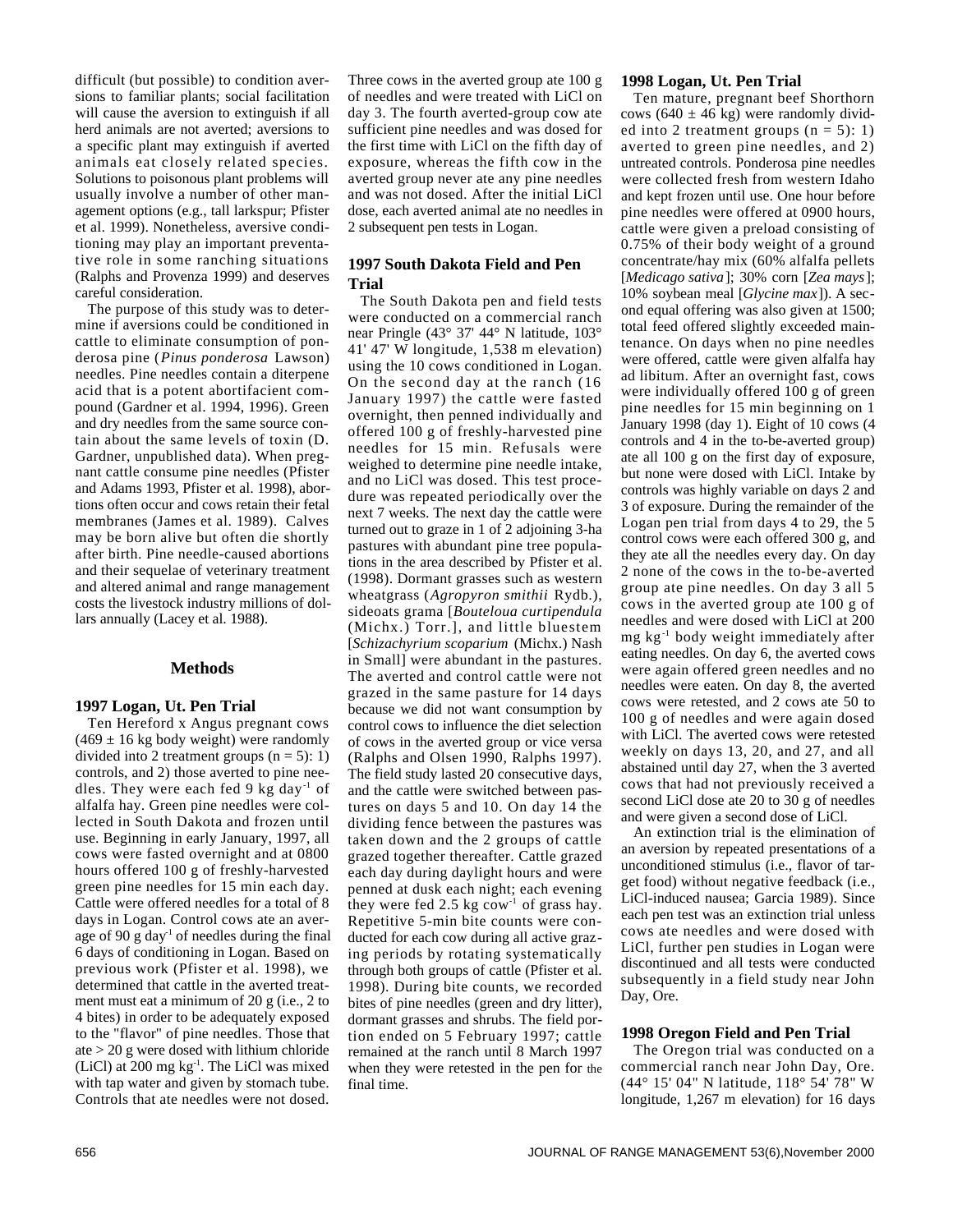(Jan. to Feb.) with the same cattle. Only 4 controls and 4 averted cattle were used as the other 2 cows were injured in an accident during transport and returned to Logan. An 18-ha pasture with numerous mature ponderosa pine trees was divided into 2 sections, and controls and averted cows grazed separately. The groups switched pastures every 4 days during the trial. Both green and dry needles were available; additional pine needles were provided by cutting down several trees within each pasture, and roughly equal amounts of freshly-cut branches from a nearby logging operation were deposited daily in each pasture. Each pasture had a 10- to 15-cm layer of dry needle litter under the intermittent tree canopy. Adequate amounts of dormant grasses (*Festuca idahoensis* Elmer, *Poa* spp., and *Bromus* spp.) provided virtually all of the available forage. Cattle were individually supplemented each evening with 1.8 kg of a ground mixture of corn (30%), alfalfa pellets (60%) and soybean meal (10%). Bite counts were performed as detailed above, except that we also recorded whether pine needles were eaten from live trees or from trees or branches that had been cut down. All cows were individually penned and offered 100 g of freshly-harvested green needles for 15 min on days 4 and 11 of the field trial.

# *Statistical analysis*

Both pen and field trials for 1997 and 1998 were analyzed using a repeated measures model with treatment (i.e., averted and control), individual animals nested within treatment (error a), day, day x treatment and residual error (b). Means were separated using the LSD procedure of SAS (1988) after a significant ( $P < 0.05$ ) F test.

# **Results and Discussion**

Averted cattle ate no pine needles in the pen or field trials in South Dakota, whereas non-averted control cattle ate 45 g (SE  $= 10$ ) of the 100 g offered in the various pen offerings. There was a day x treatment interaction in the pen trial as the control cattle ate 10 ( $SE = 8$ ), 54 ( $SE = 17$ ), 42  $(SE = 15)$  and 74  $(SE = 9)$  g of needles on the 4 dates that they were tested. This increase in amount eaten over time suggests that cattle learned to accept needles. In further pen studies with cattle eating pine needles, repeated exposure to needles has increased acceptance over time (Pfister unpublished data). Other studies have reported similar observations for animals response to novel foods (Launchbaugh et al. 1997). In the grazing portion in South Dakota, the control cattle ate only a few bites of pine needles during the 20-day trial, and they did not differ from the averted group (data not shown).

Even though the averted cattle ate no pine needles and controls ate needles in the pen trials, the South Dakota trial was inconclusive because control cattle ate almost no needles in the field test. In 2 previous trials at this location, cattle have either eaten a large amount of needles (~50% of bites), or very few, depending on the weather and snow depth (Pfister et al. 1998). During the first week of this trial, ambient temperatures were typical (i.e., well below freezing), but then the weather warmed to above normal temperatures. Probably the most important factor in the lack of field consumption was the lack of accumulation of snow; rarely did more than 6 to 8 cm of snow accumulate at one time during the trial. Past results have shown that snow depth and accessibility of forage are major factors in consumption of pine needles by cattle (Pfister and Adams 1993, Pfister et al. 1998).

The cattle used in the Oregon study readily accepted pine needles on the first exposure after an overnight fast, perhaps because of previous experience with terpene-laden browse on a sagebrush (*Artemisia* spp.)-dominated range. These cattle were naive to pine needles, however, and a key factor in conditioning strong food aversions is relative novelty of the food (Domjan 1980). Aversions to novel foods are easier to condition than are aversions to familiar foods (Ralphs and Provenza 1999). It is possible, but unlikely, that the 1-day exposure with no LiCl treatment weakened the aversion. Exposure to a flavor with no paired illness has weakened aversions in rats through a "learned safety" mechanism (Kalat and Rozin 1973). Nonetheless, Burritt and Provenza (1996) found that a 1-day exposure does not weaken aversions in sheep, and that 7 days of experience are required to undermine the subsequent aversion. The averted cattle required 2 LiCl-pine needle pairings to condition a complete aversion in the pen, but that is common in conditioning aversions in cattle (Ralphs and Provenza 1999).

In the Oregon field trial, there was a treatment x day interaction ( $P < 0.05$ ) for amount of green needles (cut trees), pine litter, and grasses eaten (Fig. 1). The averted cattle took a few bites of green needles and litter on day 4 and, thereafter, increased the amount of litter eaten during

the next 7 days. Near the end of the trial on day 13, averted cattle began eating substantial amounts of green needles. The amount of grasses eaten diminished steadily during the trial in both groups of cows (Fig. 1) even though adequate grass was available in most of the pasture. On occasion the pastures were covered temporarily by snow, but generally temperatures were above normal, and it rained almost every day.

The averted cows ate no green pine needles in the first pen trial on day 4, whereas controls averaged 75 g  $\text{row}^1$ . In the last pen test on day 11, the averted cows again ate no green needles, and controls averaged 50  $g \text{ cow}^1$ . We did not offer dry needles in any pen tests. One averted cow aborted her calf on day 13; the calf appeared to be fully developed but was born dead. This cow began eating pine litter on day 7 and ate mostly litter before aborting.

The aversion that had been conditioned to green needles was extinguished. Though untested, this may have been due to consumption of pine litter to which cattle were not averted. Initially, we observed that averted cattle avoided the dry needles even when eating grasses intermingled with substantial accumulations of dry needles. Indeed, the averted cattle actively spit out accidentally-ingested dry needles in those first few days. Nevertheless, after a few days, cattle began eating substantial quantities of dry needles, along with a few bites of green needles, and the aversion quickly extinguished. Two averted cows began eating needles first, followed by the remaining cows in the group. Social facilitation probably hastened the extinction of the aversion once some animals began to eat needles (Lane et al. 1990, Ralphs 1997). Aversions to locoweed and larkspur extinguish rapidly when grazing companions are eating the target plants (Ralphs and Provenza 1999).

Cattle were not averted to dry needles because I assumed they would generalize the aversion from the green needles to the dry needles. Apparently the flavor was sufficiently dissimilar that cattle were not deterred for more than a few days from consumption of dry needles. Olsen et al. (1989) reported that cattle averted to dry, ground larkspur did not generalize the aversion to fresh, green plant. In fact, Ralphs (unpublished) has recently found that cattle averted to 1 species of larkspur (*D. barbeyi*) using fresh plant do not generalize the aversion to another closely related larkspur species (*D. occidentale*) also offered as fresh material. It is difficult to speculate about similarity of flavors and how cattle might perceive dry and green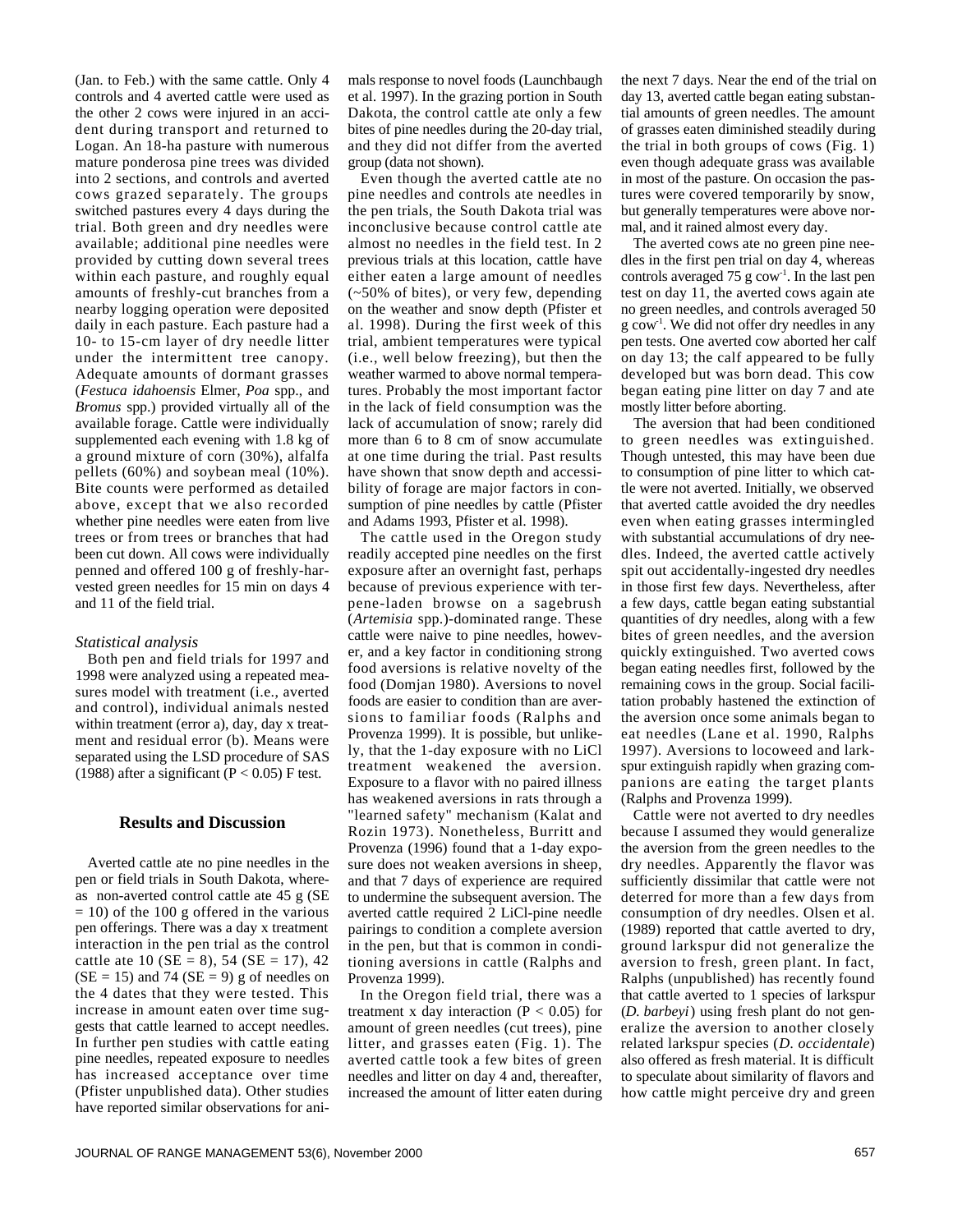

**Fig. 1. Diet composition (cumulative percentage of bites with SE bars for each plant class) of control (i.e., untreated) and averted (i.e., conditioned to avoid pine needles) cattle near John Day, Ore. during late January and early February, 1998. Percentage composition is defined by the area between lines; for example for averted cows on day 1 grasses = 100% of bites, and on day 10 needles from cut trees = 22% of bites. For each particular day and plant class, different letters for controls and averted cattle indicate that diets differed (P < 0.05; a,b for green pine needles from cut trees; c,d for pine litter). Data for day 12 are missing.**

needles. Intuitively, it seems that as overlap among flavors increases, generalization of an aversion will increase from one flavor to another. Losses of volatile compounds from green pine needles as they weather may result in flavors that are somewhat dissimilar. Further, weathered needles may initially be more acceptable to cattle than are fresh, green needles (Litvak and Monson 1998). Some toxic plants, like tall larkspur (*Delphinium bar beyi*), are not acceptable to cattle when immature (Pfister et al. 1997) but with changes in phenology become more acceptable, presumably because of flavor changes. These findings suggest that for aversions to be successfully created in grazing environments, livestock may need

to be averted to every potential form of the target plant that will be encountered.

Averted cattle retained the aversion created in a pen when retested in the pen, even though the aversion was extinguished while grazing. This is similar to the findings of Ralphs and Olsen (1990) with regard to learning context. In their study, cattle that had extinguished an aversion to tall larkspur in the field retained the aversion when retested in a pen setting similar to that used in the original conditioning. Studies with rats (Lovibond et al. 1984, Bonardi et al. 1990) suggest that when a conditioned flavor (e.g., pine needles) is encountered in an unfamiliar context, the flavor is less capable of eliciting the same response (i.e., an aversion) than it does in

a familiar context. Burritt and Provenza (1997) suggested that livestock should be conditioned to avoid toxic plants in the environment where they will forage to increase the strength of the aversion, but this may be impractical under many ranching situations.

Control cows in the Oregon study ate large amounts of needles even though ambient temperatures were above normal during most days on the study site (average maximum daily temperature 6.1°C). This study cannot be realistically compared to other grazing studies that we have conducted on cattle eating pine needles (Pfister and Adams 1993, Pfister et al. 1998) because the control cows were conditioned to eat large quantities of needles in the pen, and this conditioning encouraged consumption of pine needles. Furthermore, cattle preferred the green needles from trees and branches that had been deliberately cut down over green needles from live trees. Anecdotal accounts suggest that cattle readily eat needles from slash piles, and this study confirmed that green, but drying, needles are readily accepted by cattle. Again, this may have been due to losses of volatile compounds from drying needles compared to needles on live trees (Litvak and Monson 1998 ). Thus, livestock producers with pine tree-infested pastures must exercise caution to keep pregnant cattle away from slash piles or fallen trees.

This study illustrates some of the potential problems with field application of aversive conditioning. First, the cattle used in Oregon had a history of eating browse, and this probably increased their propensity to eat pine needles. Second, the Oregon pastures were unfamiliar to all the cows, and the lack of familiarity may broadened diet selection patterns (Provenza 1997). Third, providing freshly-cut branches with green needles may have enhanced pine needle intake. Fourth, abundant dry needles mixed with grass may have provided the equivalent of multiple extinction trials as animals grazed in these patches underneath trees each day. Finally, it appears that cattle did not generalize the aversion from green to dry needles.

More work will be required to determine if aversive conditioning is a realistic option for livestock producers with toxicity problems from pine needle abortions. Cattle apparently must be averted to both dry and green needles in order to prevent consumption, and this reduces the practicality of the procedure. If pine litter is abundant, it may be difficult at times for cattle to avoid eating dry needles, thus